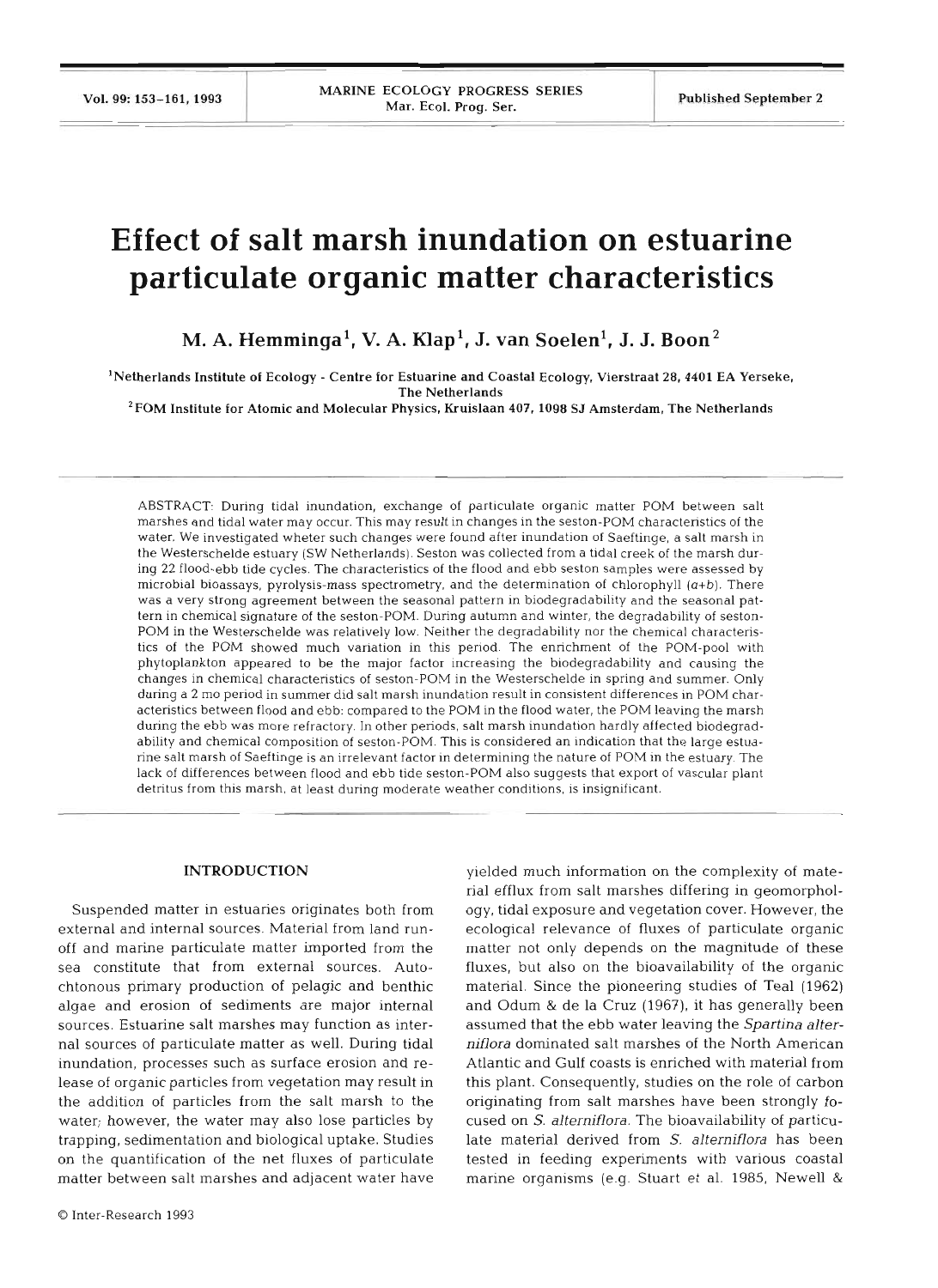

1. Westerschelde estuary in the SW Netherlands with the Saeftinge salt marsh and the tidal marsh creek sampled in this ly. In the drainage area of the creek the level of the marsh surface in a series of transects is indicated in cm above Dutch nance Level (NAP). The locally dominating halophyte is indicated: E: *Elymus pycnanthus*; S: *Scirpus maritimus*; P: *Phragmites australis;* Pu: *Puccinellia mantuna;* F: *Festuca rubra* 

Langdon 1986, Kreeger et al. 1988, D'Avanzo & Valiela 1990). Stable isotopes have been used to elucidate the contribution of salt marsh cord grass as a source of organic matter to intertidal and subtidal fauna (e.g. Hughes & Sherr 1983, Peterson et al. 1986, Peterson & Howarth 1987, Deegan et al. 1990, Sullivan & Moncreiff 1990). Studies on the ecological relevance of tide-driven carbon fluxes in salt marsh-coastal water systems in Western Europe need another approach. The species assemblage of these marshes usually consists of species with C-3 and C-4 photosynthetic pathways. This makes a carbon isotopic approach for investigating halophyte-carbon efflux and assimilation by coastal consumers less feasible. Moreover, the vegeta-

n of these marshes lacks species which are growing<br>v in the intertidal zone (Beeftink 1977). The contri-<br>tion of salt marsh halophytes to carbon efflux from<br>st European marshes therefore is not self-evident.<br>a recent study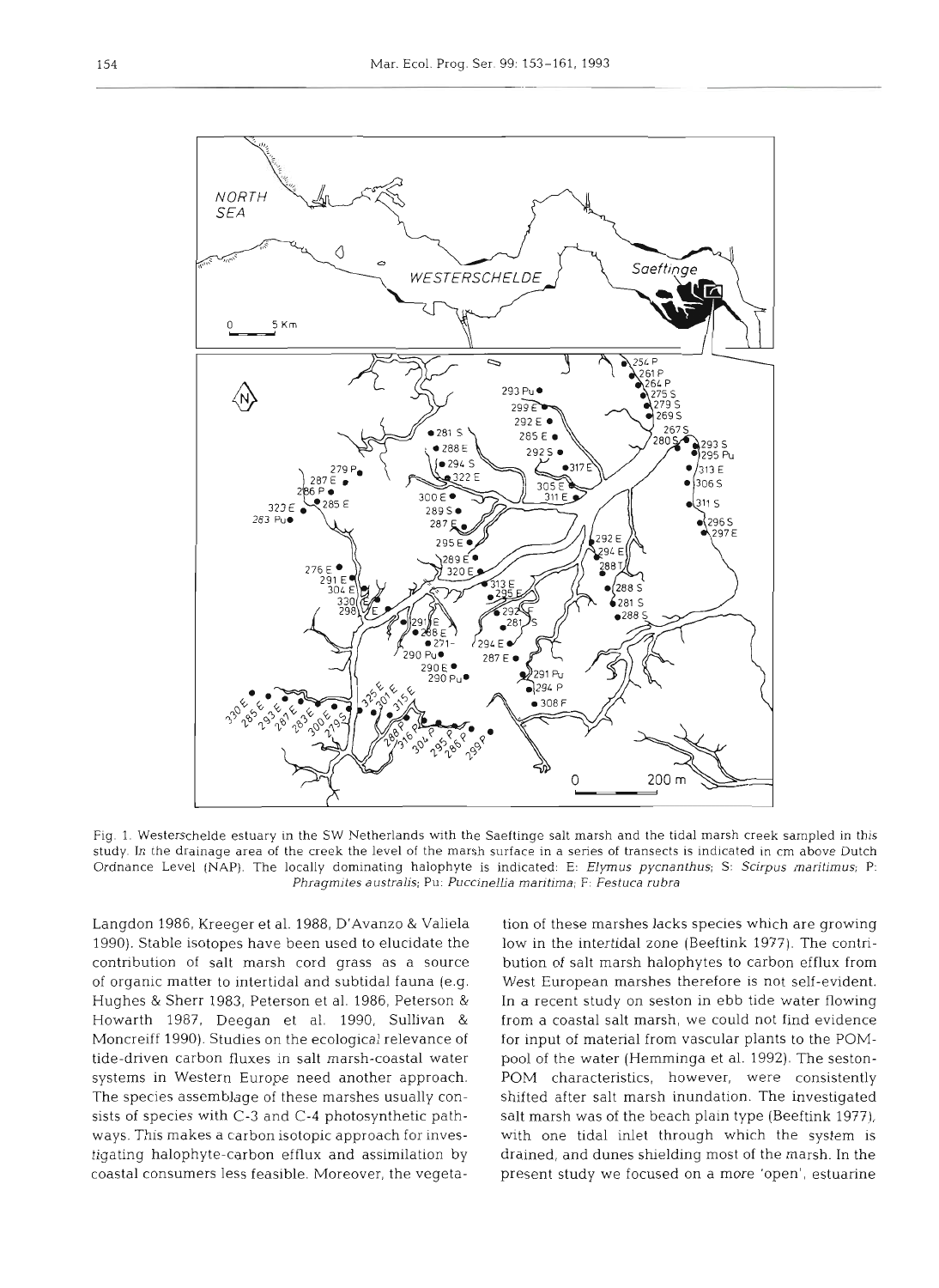tidal marsh. To investigate if inundation resulted in ecologically relevant changes in the seston-POM characteristics of the water, a bioassay and chemical analyses were applied. The biodegradability of the material was assessed by determining microbial respiratory activity on the seston. Further, pyrolysis-mass spectrometry and chlorophyll  $(a + b)$  analyses were applied to the samples.

# **METHODS**

**Study** area. The Westerschelde estuary (SW Netherlands) is the final transect of the Schelde river before it debouches in the North Sea. The largest salt marsh in the estuary is Saeftinge (2800 ha; Fig. 1). The annual mean tidal range in the part of the estuary where Saeftinge is situated is approximately 4.8 m; mean salinity at high tide is about 10 **%a** Seston samples were taken in the mouth of a tidal creek on the eastern side of Saeftinge. Dominant halophyte species in the drainage area of this creek are Elymus pycnanthus, Scirpus maritimus, Phragmites australis and Puccinellia maritima. The marsh level in the drainage area of the creek is between  $+254$  and  $+330$  cm (Dutch Ordnance Level, corresponding approximately with mean sea level) (Fig. 1). The water level in the creek starts to rise only approximately 3 h before HW, because its bed is situated above mean low water duration of the subsequent emptying of the creek takes 3 to 4 h. Current velocities peak during ebb tide (Fig. 2).

Sampling. Water samples were collected during 21 tidal cycles throughout 1990 and 1 cycle early in 1991. Incoming water was sampled 2.5, 1.5 and 0.5 h prior to



Fig. 2. Example of the tidal characteristics measured in the salt marsh creek which was sampled in this study. Indicated are the water levels and peak flood and ebb tide current velocities (F, E) during 2 successive flood-ebb tide cycles

predicted high tide. The sampling moments thus covered the major part of the inflow period. Samples of the ebb flow were taken 2, 3 and 3.5 h after the turn of the tide. Ebb tide samples were taken during the second part of the outflow period, as it was expected that a possible shift in seston characteristics due to salt marsh inundation would be most conspicuous in this period. At each sampling time, 100 to 125 1 was taken from the water surface, and 1 1 portions were filtered over Whatman GF/C filters for determination of seston, POC and chlorophyll  $(a + b)$  [chl  $(a + b)$ ]. The remaining samples of each tide were pooled and the particulate material in the water was obtained by continuous flow centrifugation at 13 000  $\times$  g (200 1 h<sup>-1</sup>), using a shipboard Sharples Super Centrifuge (type AS 16). The seston samples obtained were immediately frozen and afterwards lyophilized.

Analyses. Seston and POC on the Whatman GF/C filters were determined with a Carlo Erba NA1500 carbon and nitrogen analyzer. The filters were fumed with HCl prior to analysis. Carbon in the seston collected by continuous centrifugation was determined with the same apparatus. Chl  $(a + b)$  in seston filtered on Whatman GF/C filters was extracted with 90 % acetone, and determined by HPLC (Waters Associates).

To assess the biodegradability of the seston-POM, aliquots of the lyophilized seston samples (100 mg) were mixed with 2 m1 of a microbial inoculum (see below). Subsequently, the mixture was incubated in capped 310 m1 glass bottles in the dark at 15 'C. After 7, 14 and 21 d, the *CO2* evolution in the bottles was measured by gas chromatography. The data were corrected for  $CO<sub>2</sub>$ background values.

The inocula used in the assay were of 2 different types, a natural estuarine multi-species assemblage and a single estuarine bacterial species respectively. Using the estuarine assemblage has the potential disadvantage that differences between the samples may be obscured if a relative high or low metabolic activity<br>of one group of organisms is compensated by the activity<br>it is at at hard Mith and has testial mogine the risk is that of one group of organisms is compensated by the activity of others. With one bacterial species the risk is that,<br>of the array of organic compounds in the seston, only a<br>limited part would be attacked, as degradation of or-<br>ganic substrates is restricted by the metabolic cap of the array of organic compounds in the seston, only a limited part would be attacked, as degradation of organic substrates is restricted by the metabolic capacities of the particular species used; this would limit the assessment of biodegradability of the POM as a whole. By applying both types of inocula, the potential disadvantage connected to each of them is met.

> The multi-species inoculum was obtained by filtering Westerschelde water collected near the study site through Millipore filters (pore diameter  $1.2 \mu m$ ). The single species used for the second type of inoculum (a Gram-negative species of the Spirilla type) was isolated from estuarine water by repeated transfer of single colonies to a mineral medium with a salinity of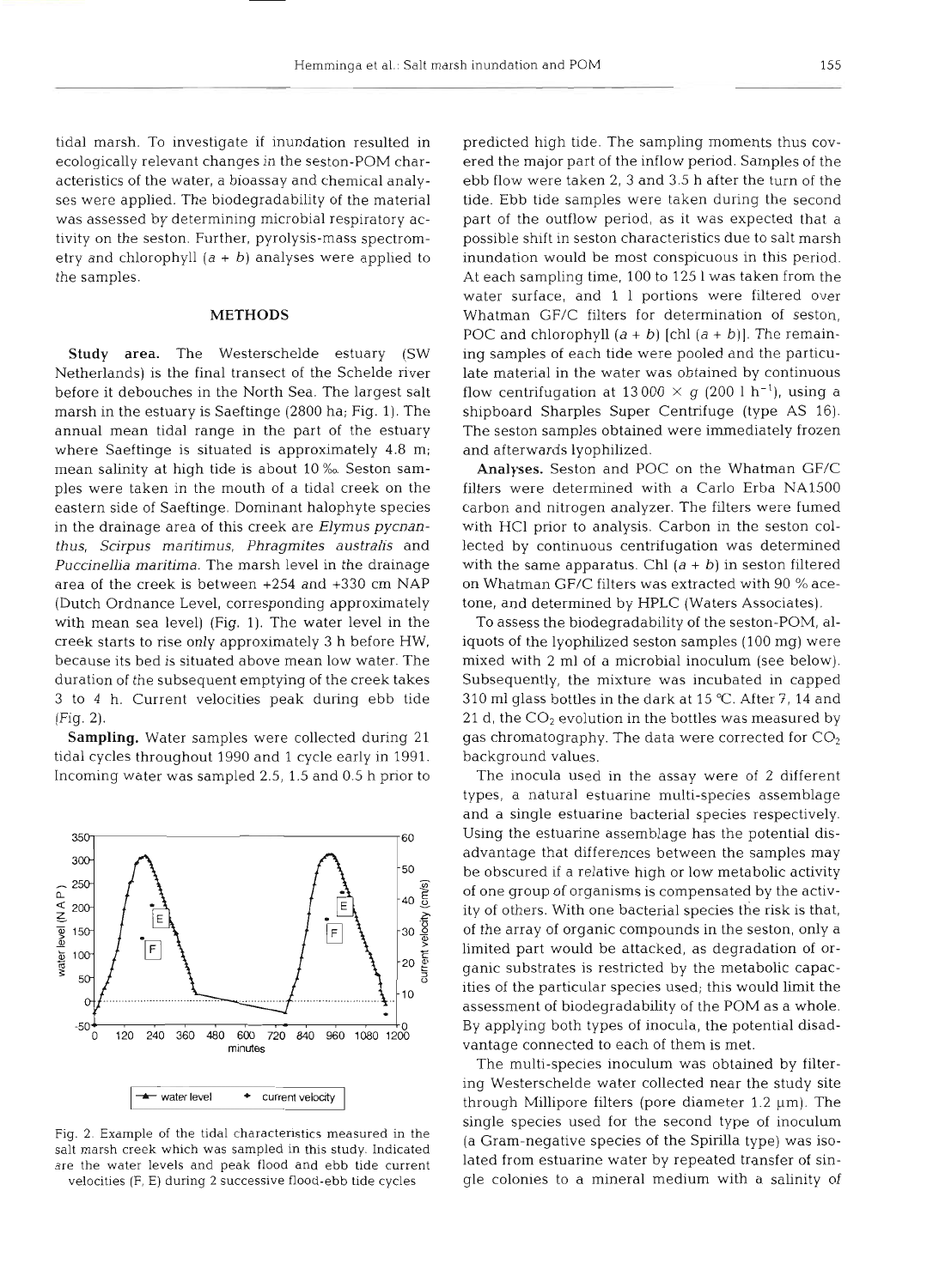14 **%o,** enriched with yeast extract (10 mg I-'), and solidified with **2** % agar. In the medium of the last culture step, yeast and agar were deleted and glucose (500 mg  $1^{-1}$ ) was added. After a period of 4 d, inocula of the final culture were mixed with seston samples. In the biodegradability assay with the single bacterial species, the lyophilized seston samples were sterilized by gammairradiation (50 kGy), prior to addition of the bacterial inoculum.

Chemical characterization of the seston was carried out by pyrolysis mass spectrometry (PyMS; for details see e.g. Boon 1989). Prior to analysis the lyophilized seston samples were desalted by 3 cycles of washing with deionized water followed by centrifugation. Insource pyrolysis was performed by pipetting aliquots of the resuspended seston on a Rh/Pt sample wire. The wire was subsequently heated resistively to 800°C in 1 min in the ionization chamber of the mass spectrometer. As a result the organic matter in the sample was degraded into smaller molecules. These molecules were ionized by low voltage Electron Impact (16 eV). The resulting ions were measured with a JEOL-DX-303 double-focusing (E/B) mass spectrometer equipped with a JEOL 5000 data system. **All** seston samples were analyzed in triplicate. The seston samples consisted of a mixture of many different components. Each individual component has its own mass spectrum and in the case of a multi-component mixture, an integrated spectrum of the whole mixture was obtained. The set of MS-spectra was analyzed by factor discriminant analysis (Hoogerbrugge 1983, Windig et al. 1983). In this procedure the variation in the set of spectra is described by discriminants, which can be translated into information about the chemical composition. The successive discriminants each describe part of this variation. Previous applications of this procedure for the chemical characterization of seston, of both estuarine and freshwater origin, can be found in Eisma et al. (1985), Boers & Boon (1988) and Hemminga et al. (1992).

Statistical differences between flood and ebb series were tested by ANOVA, on log-transformed data. Pearson correlation coefficients were determined to assess the correlation between various seston characteristics.

# **RESULTS**

HW levels on the sampling days varied between +223 and +388 cm NAP (Fig. 3). The drainage area of the creek covered with vegetation is situated between +254 and +330 cm NAP (Fig. 1); thus the inundation percentage varied between 0 and 100 %. The majority of samples was taken during tidal cycles when HW lev-



Fig. **3.** High water levels in the Westerschelde estuary near Saeftinge during the sampling period in 1990 and high water levels on the 22 sampling dates

els were well above the monthly average HW. Consequently, flooding of substantial parts of the vegetated area nearly always occurred on the sampling dates.

The POC content of the seston in the samples taken during flood and ebb is shown in Fig. 4. If the average values of the 3 sample taken during the flood (2.5, 1.5 and 0.5 h before HW) are compared to those of the first **2** samples during the ebb (2 and 3 h after HW), the flood values are higher than the ebb values nearly throughout the year. The last ebb sample (3.5 h after HW), however, which was taken at the end of the water outflow from the creek, often had a high POC content. If these samples are included, the average POC values of the ebb phase increase and regularly reach values higher than the average POC values of the flood phase. This implies that the ebb seston-POM



Fig. 4. POC contents of seston samples collected in the salt<br>marsh creek. Data of the flood tide curve are the means of<br>samples taken 2.5, 1.5 and 0.5 h prior to predicted high tide.<br>The ebb tide (1+2) curve is based on t curve on samples taken 2, **3** and 3.5 h after the turn of the tide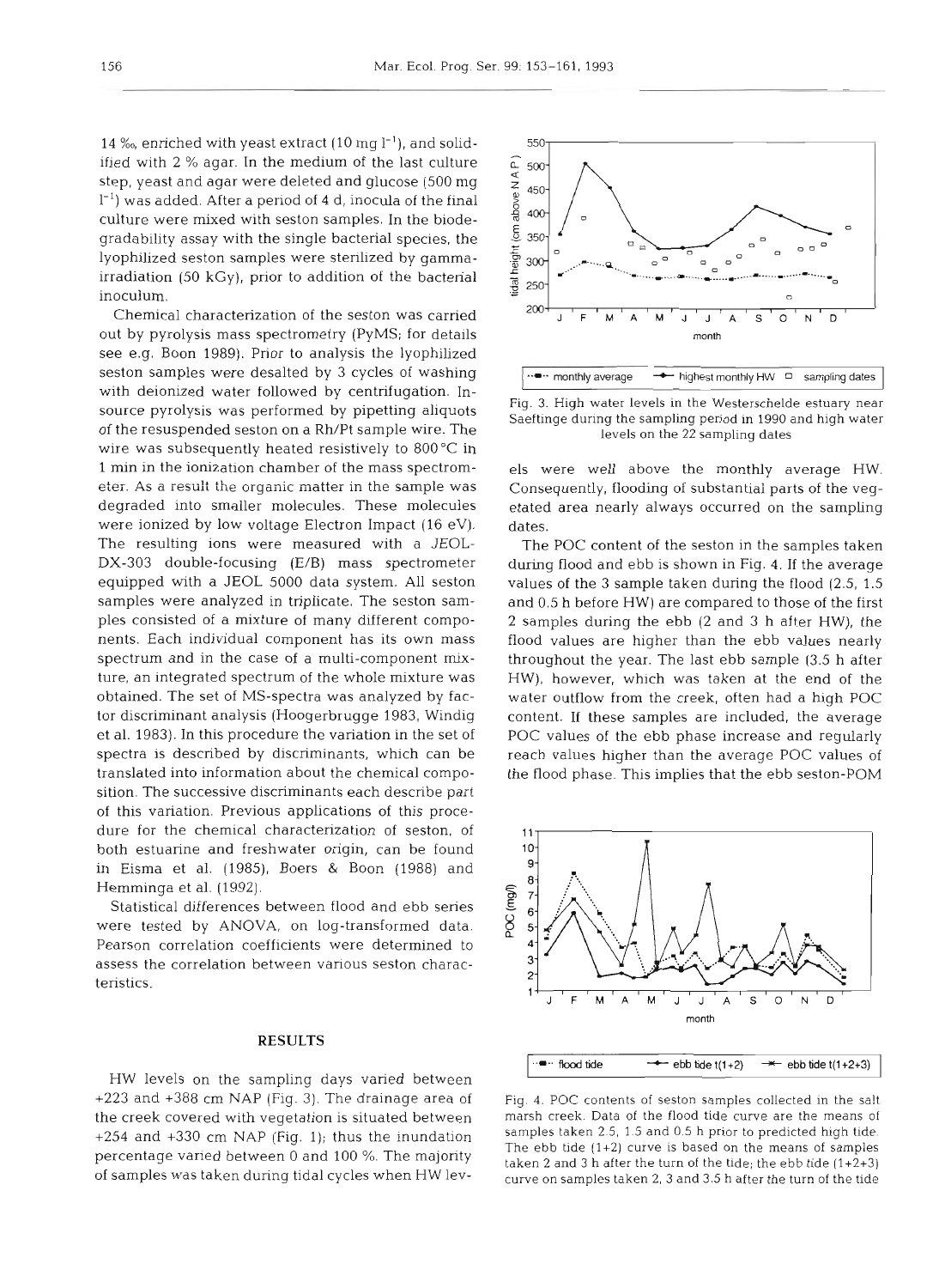Table 1. Matrix of Pearson correlation coefficients, determined for various seston-POM characteristics.  $CO<sub>2</sub>MIX:$  biodegradability as measured with a microbial assemblage (14 d incubations); C0,SING: biodegradability as measured with a single bacterial species (14 d incubations); D1. scores of the first discriminant determined after PyMS analysis; Chl/POC: chlorophyll to POC ratios. For further details, see text

|                                                              | CO <sub>2</sub> MIX | CO <sub>2</sub> SING | D1                            | Chl/POC                             |
|--------------------------------------------------------------|---------------------|----------------------|-------------------------------|-------------------------------------|
| CO <sub>2</sub> MIX<br>CO <sub>2</sub> SING<br>D1<br>Chl/POC | 1.000               | 0.984<br>1.000       | $-0.976$<br>$-0.953$<br>1.000 | 0.949<br>0.927<br>$-0.937$<br>1.000 |

which was used for further characterization is strongly influenced by the material in the water during the last sampling.

The assays for detecting differences in the biodegradability of the samples showed that  $CO<sub>2</sub>$  levels in the incubation bottles gradually increased during the period that the seston was incubated with the microbial inoculum. The overall pattern of differences in  $CO<sub>2</sub>$  evolution between the samples, however, remained similar. We therefore present only one time series (14 d incubation). Fig. 5 shows that the pattern of  $CO<sub>2</sub>$  production in the incubations with the estuarine microbial assemblage is nearly identical to that obtained with the single bacterial species (Pearson correlation coefficient:  $0.984$ ; Table 1). The  $CO<sub>2</sub>$  production ranged from ca 50 to 350  $\mu$ mol CO<sub>2</sub> mmol<sup>-1</sup> seston C, i.e. between 5 and 35 % of the organic matter in the seston was mineralized after 14 d. The results further show that there are clear seasonal differences in the degradability of estuarine POM: it is low in autumn, winter, and early spring, higher in late spring and in summer, and shows a very conspicuous peak on 23 May. For statistical analysis (ANOVA) of the data, 2 time intervals were distinguished: an autumn/winter period (21 September to 21 March), and a spring/summer period (21 March to 21 September). The overall difference between flood tide and ebb tide series in the autumn/winter period was not significant for either the experiment with the microbial mixture or the experiment with the single bacterial species ( $p = 0.135$  and  $p = 0.802$  respectively). In both assays, however, the flood and ebb tide series differed significantly in the spring/summer period (assay with microbial mixture:  $p = 0.024$ ; with single bacterial species:  $p = 0.017$ . Visual inspection of the curves of both assays shows that in the spring/summer period consistent differences between flood and ebb tide series exist, from 11 June to 8 August. In this period, the POM in the flood tide samples appears to have a higher degradability than the ebb tide samples.

Pyrolysis mass spectrometry was carried out to in-

Fig. 5. CO<sub>2</sub> production of (a) an estuarine microbial assem-<br>blage and (b) a single estuarine bacterial species on seston<br>samples collected during flood and ebb tides in the salt marsh<br>reack.<br>vestigate if the pattern of

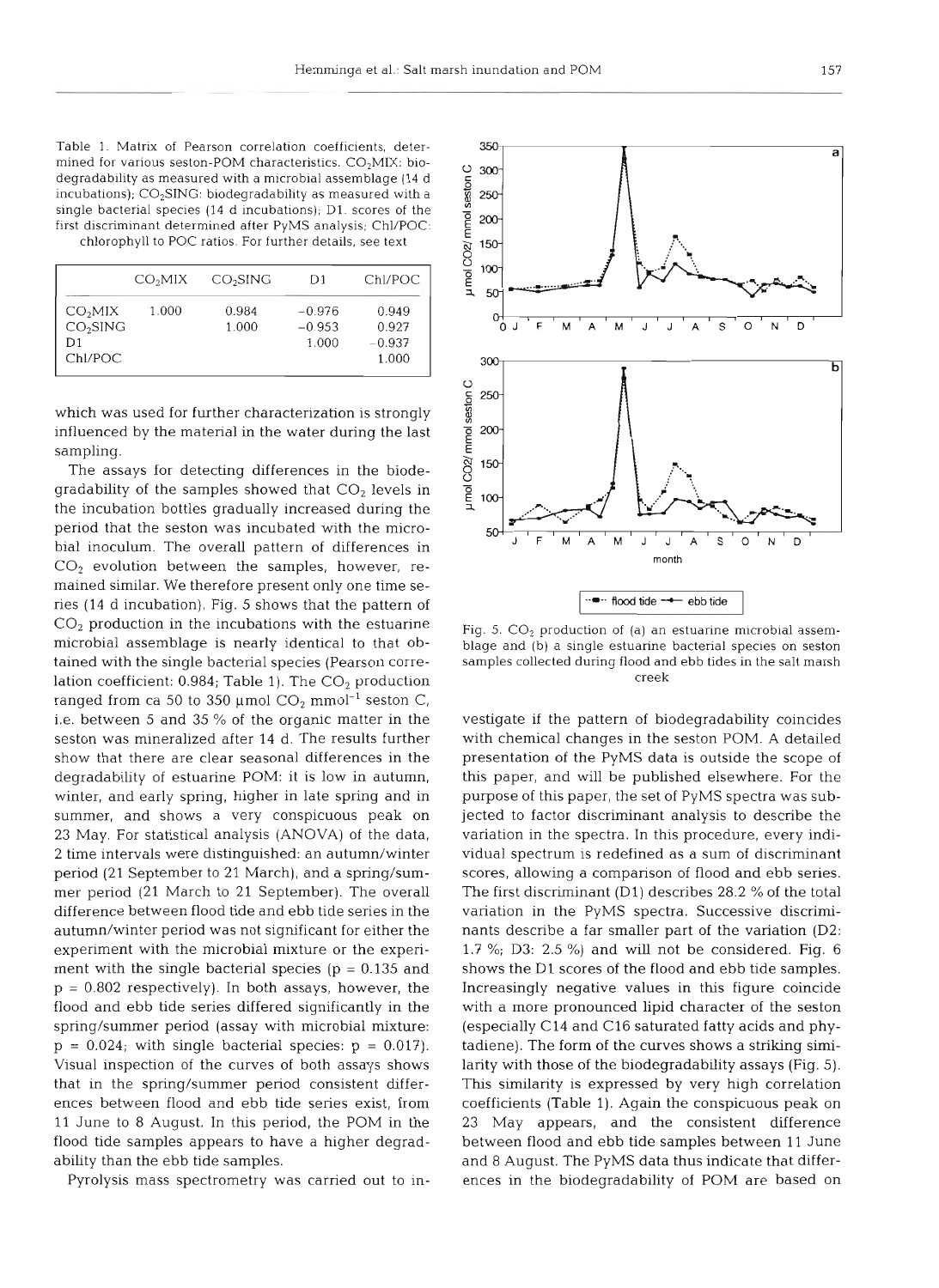

changes in the chemical composition of the samples. The PyMS data furthermore indicate, in agreement with the data on biodegradability, that during the larger part of the year inundation of Saeftinge does not influence the characteristics of seston-POM very much.

Further insight in changes in POM characteristics is obtained by plotting the chl  $(a + b)$  to POC ratio of the seston samples (Fig. 7). The resulting curves are very similar to the results describing biodegradability and chemical composition (Table 1). This finding indicates that the changing pattern of seston-POM characteristics is strongly determined by the varying contribution of chlorophyll-containing particles to the POM pool. Most probably, these particles were microscopic phytoplankton cells: in the period of high chl/POC ratios (May-July), macroscopic green fragments from other primary producers, i.e. macro-algae or vascular macrophytes, generally were not visible on the POM-filters.

#### $10$ 9 8 Chi/POC ratio (x10<sup>-3</sup>)  $7$  $6<sup>1</sup>$  $5<sup>2</sup>$  $\ddot{a}$  $3 \mathbf{2}$ 1  $\sigma$ M  $\overline{A}$ M S  $\circ$ N D J J A month  $\cdot$  **flood tide**  $\rightarrow$  ebb tide

Fig. 7 Chl  $(a + b)$  to POC ratios in seston samples collected during flood tide and ebb tide in the salt marsh creek

## DISCUSSION

## Seasonal changes in POM characteristics

The curves of  $CO<sub>2</sub>$  production and of the discriminant scores show that the microbial degradability and the chemical composition of estuarine seston is subject to conspicuous seasonal changes. Moreover, the remarkable agreement between degradability and chemical signature clearly indicates that changes in degradability are primarily determined by chemical characteristics and not by other factors such as particle size (cf. e.g. Hargrave 1972). The similarity in results found with such widely different methodologies as a microbial biodegradability assay and PyMS can be a useful feature for other studies of estuarine seston.

The period May to the beginning of August excepted, the D1 scores show iittie temporal variation. Apparently, the seston POM in the estuary has a rather stable chemical composition during the largest part of the year; this composition is only conspicuously changed during the growing season of phytoplankton, when the seston is enriched with algal cells (see below). The relatively low microbial  $CO<sub>2</sub>$  production on POM samples obtained in the first and the last part of the year indicates that the organic matter in these periods is made up of refractory compounds. This conclusion is supported by the PyMS data: the individual mass spectra of the samples (not shown) point to the presence of lignin-derived compounds, degraded polysaccharides and fragmented long aliphatic molecules; these compounds are suggestive of highly decomposed organic material. Apparently, the POM in the estuarine water consists of aged organic material most of the year. An obvious component may be allochtonous organic material from the river drainage basin which has lost its degradable compounds during transport to the estuary (cf. Van Es & Laane 1982, Laane et al. 1987).

The dominant factor influencing the seasonal changes in degradability and chemical composition of POM in the Westerschelde apparently is the relative enrichment of the POM with phytoplankton. The stable, relatively refractory character of the seston-POM changes dramatically when chl/POC ratios increase. Chlorophyll levels in the estuarine (flood tide) water peak on 23 May and 23 July, coinciding with high chl/POC ratios. A number of studies have shown that carbon to chlorophyll ratios of phytoplankton range from about 20 to greater than 100 (e.g. De Jonge 1980 and references therein, Hewes et al. 1990). Assuming a carbon to chlorophyll ratio of 50, the phytoplankton C contribution to the total seston-POC pool would rise from a low value of 1 % in January to peak

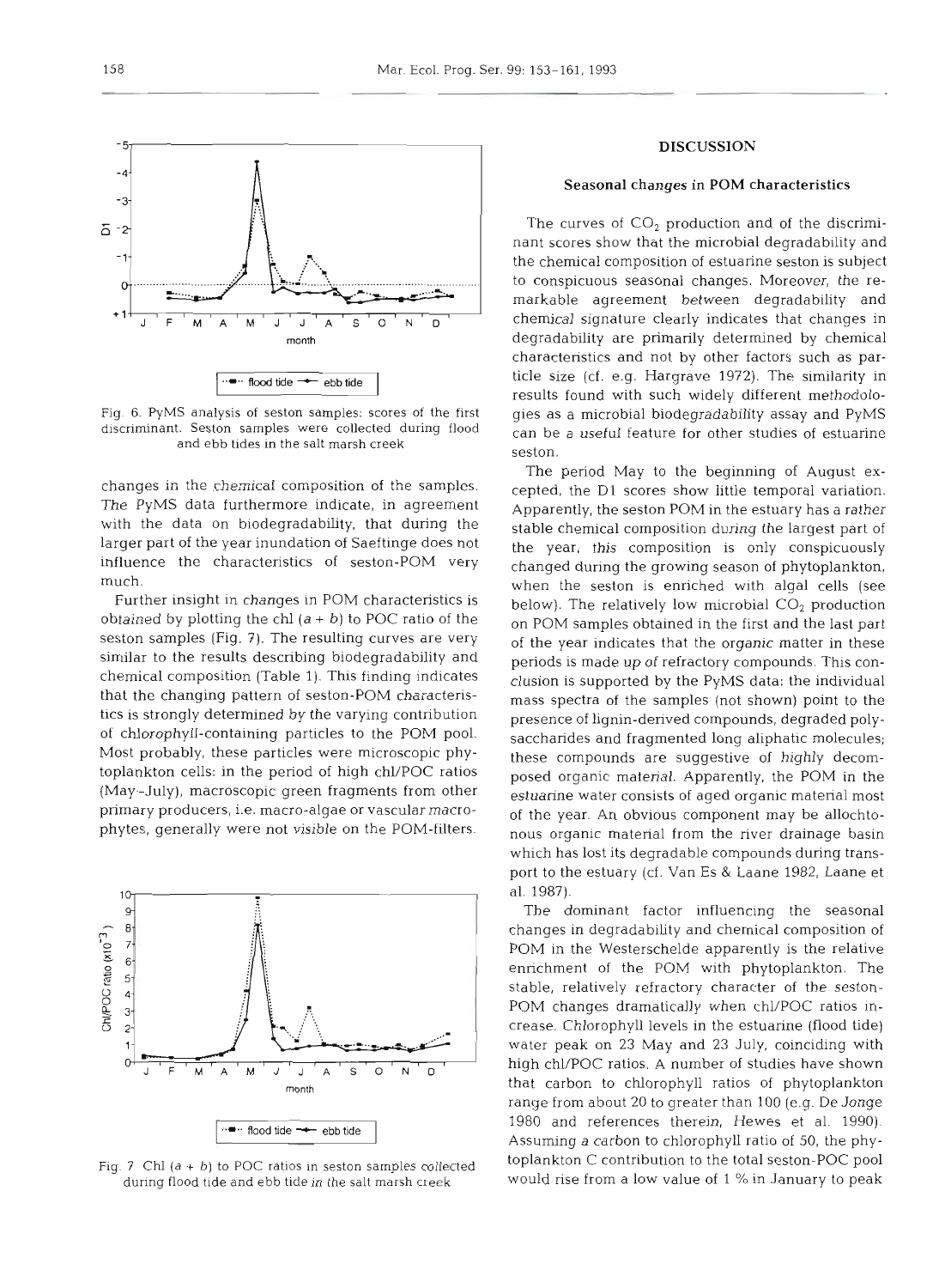

Fig. 8. Estimated phytoplankton carbon contribution to total seston-POC in the Westerschelde near Saeftinge. Percentages calculated using a carbon to chlorophyll ratio of 50 in the phytoplankton cells

values of 48 and 16 % on 23 May and 23 July, respectively (Fig. 8). This phytoplankton may be of local origin. Studies on planktonic primary productivity in the Westerschelde show that near Saeftinge productivity strongly increases from April onwards, reaching peak values in June/July (1 to 2 g C  $m^{-2}$  d<sup>-1</sup>); a discrete, lower, second production peak early in August was found in 1989, but not in 1991 (J. Kromkamp pers. comm.). The enrichment of the POM with phytoplankton strongly increased its degradability, a finding which is in agreement with other studies showing that the degradability of estuarine POM increases with higher chlorophyll levels (Van Es & Laane 1982, Hargrave & Phillips 1989).

## Salt marsh inundation and POM character

Only during a short period of the year, 11 June to 8 August, did inundation of Saeftinge result in consistent differences in the microbial degradability and chemical characteristics between the flood period and ebb period POM samples. The POM leaving the marsh during the ebb was, on a carbon weight basis, more refractory than the flood tide POM. One reason for this phenomenon may be found in the relatively large change in the chlorophyll to POC ratio during salt marsh inundation in this period. The average chlorophyll levels in the flood tide water were 7 to 30 % higher than in the ebb tide water in this period (results not shown), whereas the average POC content in ebb tide water was relatively high compared to flood tide levels (Fig. 4). It is unclear, however, why the consistent shift in seston characteristics was limited to specific period. This period excepted, inundation of Saeftinge seemed hardly to affect the microbial de-

gradability and the chemical composition of PO<br>the inundating water. This suggests that exchan-<br>particulate organic matter during inundation is lim<br>and, consequently, that the export of halophyte tus<br>as seston particles f

Daiber 1989) and in water adjacent to salt mark<br>  $\frac{v}{N}$ <br>
(Cranford et al. 1987). In other studies, however<br>
contribution of *S. alterniflora* particles to sestor-<br>
in a tidal creek was apparently absent (Haines 1:<br>
or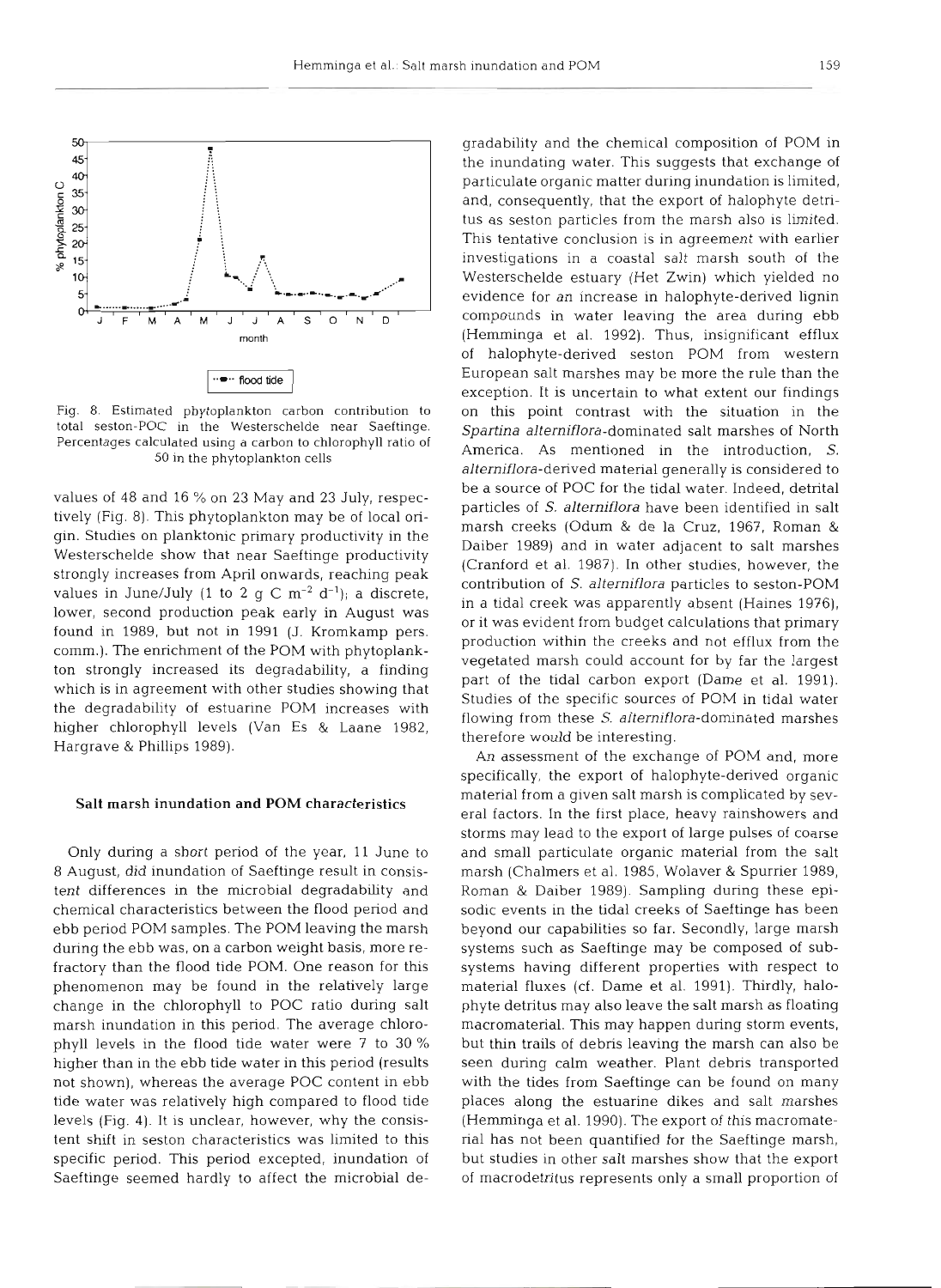the annual primary production (Dame & Stilwell 1984, Dankers et al. 1984).

With the provisos mentioned in the foregoing, our finding that inundation of Saeftinge had little or no impact on seston-POM characteristics most of the year can be taken as an indication that the Saeftinge salt marsh, large as it is, is an irrelevant factor in determining the nature of the POM in the Westerschelde estuary. Laane et al. (1987) used the caloric content of POM to assess its nutritive value to heterotrophic organisms. They concluded from a study of POM in the Ems-Dollard and Gironde estuaries, that variations in POM quality could be correlated with differences in biomass and production of macrobenthos. The present results make it unlikely that the functioning of pelagic and benthic foodwebs in the Westerschelde estuary will be influenced by effects of salt marsh inundation on seston-POM quality.

When we ccmpare the present results with those obtained in Het Zwin (Hemminga et al. 1992), it is clear that inundation has different impacts on seston-POM characteristics in these marshes. In Het Zwin inundation resulted, throughout the year, in consistent shifts in biodegradability and chemical characteristics. Undoubtedly, one reason for the difference between Saeftinge and Het Zwin is found in the contrasting hydrodynamic features of the tidal water body in these marshes. The tidal water flow in the only entrance channel of Het Zwin shows a strong asymmetry. Peak flow velocities are found during the flood tide. Furthermore, in contrast to the rapidly incoming flood tide, outflow of the water during ebb tide lasts much longer and coincides with slowly decreasing water levels (Van Kleef et al. 1989). These characteristics will allow sedimentation of particles from the water. This process probably is less pronounced in the tidal creek of Saeftinge that was sampled in this study, where peak flows are found at ebb tide, and the duration of flood and ebb tides is approximately equal. Likewise, resuspension of biotic and abiotic particles from the marsh surface may differ between the marshes, depending on the local hydrodynamic processes, and on sediment characteristics and group-specific attachment of benthic microbial organisms (De Jonge 1985). Finally, clear differences exist in the chemical characteristics of estuarine seston particles as the influence of the sea increases towards the mouth of the estuary (e.g. Eisma et al. 1985, Laane et al. 1987, Saliot et al. 1988, Schoer 1990). We may speculate that these differences coincide with differences in the physical characteristics of the seston-POM particles in seawater and in estuarine water, e.g. with respect to sedimentation and adhesion, and thus contribute to the discrepancy in tidal exchange characteristics between Het Zwin and Saeftinge.

Acknowledgements. The authors thank N. K. Goossen and P. van Rijswijk for isolation of the estuarine bacterial species, P. M. J. Herman for statistical advice, and A. A. Bolsius for drawing the map of Saeftinge.

## LITERATURE CITED

- Beeftink, W. G. (1977). The coastal salt marshes of western and northern Europe: an ecological and phytosociological approach. In. Chapman, V. J. (ed.) Wet coastal ecosystems. Elsevier, Amsterdam, p. 109-155
- Boers, P. C. M., Boon, J. J. (1988). Unmasking the particulate organic matter in a lake ecosystem: origin and fate of POM in the shallow eutrophic Loosdrecht Lakes (The Netherlands). Arch. Hydrobiol. Beih. Ergebn. Limnol 31: 27-34
- Boon, J. J. (1989). An introduction to pyrolysis mass spectrometry of lignocellulosic material: case studies on barley straw, corn stem and Agropyron. In: Chesson, A.. Orskov, E. R. (eds.) Physico-chemical characterisation of plant residues for industrial and feed use. Elsevier, Amsterdam, p. 25-50
- Chalmers, A G., Wiegert, R. G., Wolf, P. L. (1985). Carbon balance in a salt marsh: interactions of diffusive export, tidal deposition and rainfall-caused erosion. Estuar. coast. Shelf Sci. 21: 757-771
- Cranford, P. J., Schwingharner, P., Gordon, D. C. (1987). Identification of microdetritus derived from Spartina and its occurrence in the water column and intertidal sedirnents of Cumberland Basin. Bay of Fundy. Estuaries 10: 108-117
- Dame, R. F., Spurrier, J D., Williams, T. M,, Kjerfve, B., Zingmark, R. G., Wolaver, T G., Chrzanowski, T H., McKellar, H. N., Vernberg, F. J. (1991). Annual material processing by a salt marsh-estuarine basin in South Carolina, USA. Mar. Ecol. Prog. Ser. 72: 153-166
- Dame, R. F.. Stilwell. D. (1984). Environmental factors influencing macrodetritus flux in North Inlet estuary. Estuar. coast. Shelf Sci. 18: 721-726
- Dankers, N., Binsbergen, M,, Zegers, K., Laane, R., Van Der Loeff, M. R. (1984). Transportation of water, particulate and dissolved organic and Inorganic matter between a salt marsh and the Erns-Dollard estuary, The Netherlands. Estuar. coast. Shelf Sci. 19: 143-165
- D'Avanzo, C. D., Valiela, I. (1990). Use of detrital foods and assimilation of nitrogen by coastal detritivores. Estuaries 13: 20-24
- Deegan, L. A., Peterson, B. J., Portier, R. (1990). Stable isotopes and cellulase activity as evidence for detritus as a food source for juvenile Gulf menhaden. Estuaries: 13: 14-19
- De Jonge. V. N. (1980). Fluctuations in the organic carbon to chorophyll a ratios for estuarine benthic diatom populations. Mar. Ecol. Prog. Ser. 2: 345-353
- De Jonge, V. N. (1985). The occurrence of 'epipsammic' diatom populations: a result of interactions between physical sorting of sediment and certain properties of diatom species. Estuar. Coast. Shelf Sci. 21: 607-622
- Eisma, D.. Bernard, P., Boon. J. J., Van Grieken. R.. Kalf, J., Mook, W. G. (1985). Loss of particulate organic matter in estuaries as exemplified by the Ems and Gironde estuaries. Mitt. geol.-paläont. Inst. Univ. Hamb. 58: 397-412
- Haines, E. B. (1976). Stable carbon isotope ratios in the biota, soils, and tidal water of a Georgia salt marsh. Estuar. coast. Mar. Sci. 4: 609-616